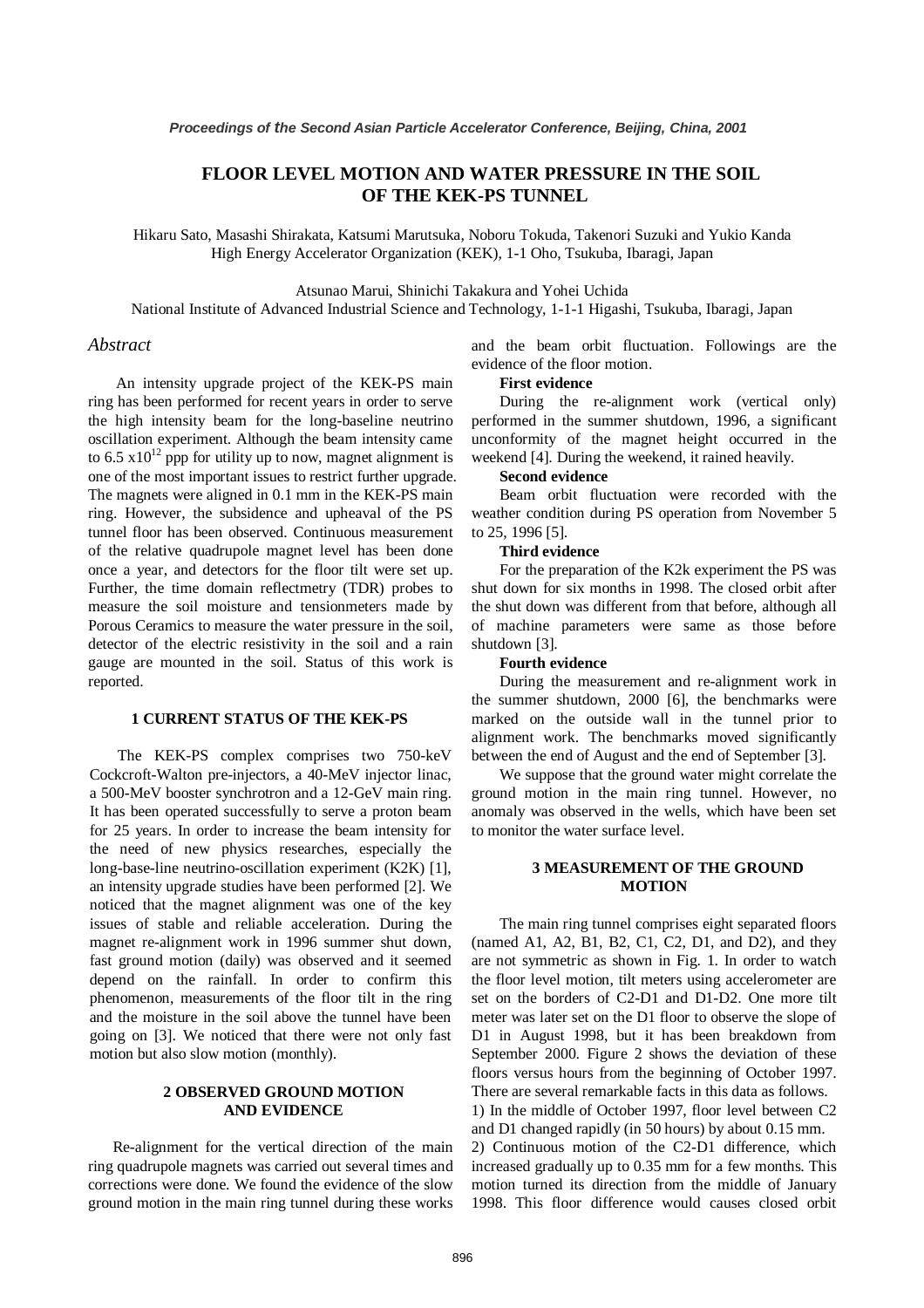

Figure 1. The main ring tunnel comprises eight separated floors.

distortion of a few millimeters (rms.). Calculation result was consistent with the measurement one [7].

3) This motion turned its direction again from the beginning of August 1998.

4) The motion like this did not appear in 1999.

5) Many seismic vibrations (spike-like motion) are observed. The level difference returned to the one before earthquake in most cases; in rare cases, however, the deviation remained after earthquake. After November 2000, seismic vibrations are cut as complexity to see the graph.

6) The variation of D1-D2 is smaller than that of C2-D1 but these correlates to each other.

The KEK-PS tunnel was based on the 0.6 - 0.8 m lower than surface level and covered by the water-rich soil. We once considered that the groundwater caused the ground motion. The velocity of infiltration downward through the soil was found to be very slow. It takes typically several days for the water levels in the aquifer to change after rainfall. A tunnel of this type receives stress from the moisture contained in the soil bank.

We mounted the following devices in the soil bank : 1) TDR probes to measure the moisture, 2) tensilemeters made by Porous Ceramics to measure the pressure, 3) detector of the resistivity in the soil, 4) a rain gauge : are mounted in the soil bank. There are two kinds of TDR, which are short and long, to measure the shallow depth to 1.2m and the deep depth to 4-5m, respectively. The devices are set in the holes A, B, C as shown in Figures 3 and 4.

Figure 3 shows the contours of moisture in the soil bank in October 1998. There was rainfall of 25mm on October 21. The data suggest that the water in the top of bank does not infiltrate to the bottom by the obstacle of the confined air above tunnel and stays for many days and continues to press the tunnel through this air. Measurement results of the resistivity in the soil are consistent with the TDR measurement [3, 7, 8].

According to this speculation, air-exhaust pipes to reduce air pressure were buried horizontally and vertically. Measurement in September 1999 shows this effect as shown in Fig.4. It was not rainy for a while, and there were rainfalls of 27.5 mm on September 21 and 12.5 mm on September 22. On September 20, the contours of moisture in the soil bank are almost same as that of October 20, 1998. Even if just after rain, moisture of soil above the tunnel was only 40% and decreased to that of before rain after only five days. No large deviation of the floor level in December 1999 can be explained by the effect of these air-exhaust pipes.

There is an another speculation, which is an effect of dig and reclamation of the Neutrino beam line construction during 1998 shut down. Plant and facility department dug the ground a several meter deep and filled up after completion. The ground water vein had been cut during the construction.



Figure 2. Motion of the borders of C2-D1, D1-D2 and D1 floor. Border of C2-D1 changed rapidly (in 50 hours) by about 0.15 mm in the middle of October 1997 and it increased gradually up to 0.35 mm for a few months. Many seismic vibrations (spike-like motion) were observed, but these are cut as complexity to see the graph after November 2000. Detailed explanation is written in the text.

#### **4 CONCLUSION**

The ground motion in the PS main ring tunnel mainly comes from the water in the ground. In the case of tunnels constructed in the soil bank, moisture in the soil bank plays an important role. It seems to move the floor plates in one or two days after rainfall. Continuous measurement is essential to confirm the long-range displacement and its correlation to the rainfall and underground water. Anyway, an observation of the motion in a few days with the range